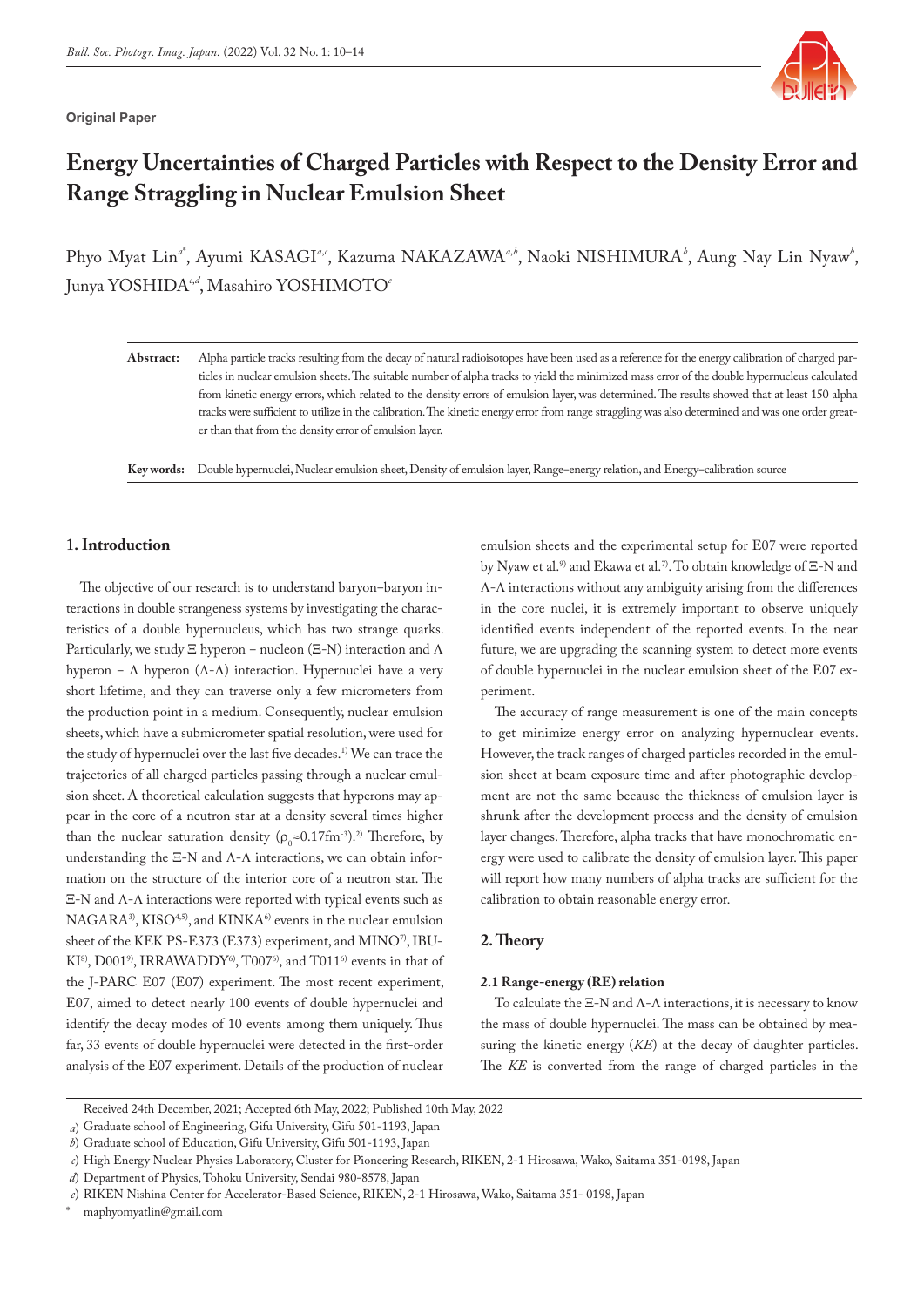emulsion sheet by the following range-energy (RE) relation<sup>10)</sup>:

$$
R = \frac{M}{Z^2} \cdot \lambda(\beta) + M Z^{\frac{2}{3}} C_z \left(\frac{\beta}{Z}\right),\tag{1}
$$

where *R* and *Z* represent the range and charge of particles, respectively. *M* is the mass of charged particles in proton mass units.  $C_z$  is an empirical function to correct range extension, which was experimentally estimated as a function of  $\frac{\hat{\beta}}{Z}$  for various nuclei. In this case, λ(β) is the range of protons at velocity β*c* in the emulsion layer of the E07 experiment, which is expressed as  $11$ )

$$
\frac{\lambda_s}{\lambda(\beta)} = \frac{rd - 1}{rd_s - 1} + \frac{r(d_s - d)}{rd_s - 1} \cdot \frac{\lambda_s}{\lambda_w},\tag{2}
$$

where  $\lambda_{\text{\tiny S}}$  and  $\lambda_w$  are proton ranges in the standard emulsion layer and water, respectively. Further,  $d_s$  and  $d$  are the densities of the standard emulsion layer (3.815 g.cm-3) and the emulsion layer used in the current experiment, respectively; *r* is the ratio increment of the volume to weight caused by the absorption of moisture in the emulsion layer.

A nuclear emulsion sheet is made up of emulsion gel with a dispersion of silver halide crystal and polystyrene film base. To visualize the tracks of charged particles in the emulsion sheet with microscopes, a photographic development was performed after beam exposure. In the development process, a fixation process to remove undeveloped silver halide was also applied in order to prevent image degradation. After photographic development, the thickness of emulsion layer was reduced to nearly one-half of the original thickness due to the removal of silver halide, which can be represented as shrinkage factor (*S*). Therefore, the calibration of the density of emulsion layer by the use of alpha tracks of several tens number in each emulsion sheet is important to get the optimal RE relation. Alpha tracks from the natural radioisotopes of the thorium series and uranium series have been used as energy-calibration sources to calibrate the density change of emulsion layers for the last half-century. The superimposed images of alpha tracks in the emulsion sheet are shown in Fig. 1. Conventionally, alpha-decay events are searched by visual inspection; however, this method needs enormous effort. Although the relation between the number of alpha-decay events and the error of mass reconstruction is important, it has not been sufficiently studied. In the recent past, a new technique called Overall scanning was developed to detect alpha tracks from the whole volume of an emulsion layer in a reasonable time.<sup>12)</sup> Recently, Yoshida et al. employed the convolutional neural network to classify alpha-decay events in nuclear emulsion sheets<sup>13)</sup>. Using the methods developed for searching alpha-decay events, we can investigate a



Fig. 1 Superimposed images of alpha tracks generated by the decay of (a) thorium series and (b) uranium series.

sufficient number of alpha tracks to estimate the corresponding energy error.

On measuring the range of charged particles in the nuclear emulsion sheet, an error called range straggling arises and affects the mass error of the double hypernucleus. This error of range straggling (*∆R*) is a statistical error, and it can be calculated by the following equation as a function of *KE*14):

$$
\Delta R \left( KE \right) = \frac{\sqrt{M}}{Z^2} \cdot \Delta R_p \left( \frac{KE}{M} \right), \tag{3}
$$

where  $\Delta R$ <sub>p</sub> represents the error of range straggling by the proton. The *KE* and kinetic energy error (*KE*) from density error of emulsion layer (d<sub>err</sub>) and error of range straggling will be described in a later part of this paper.

## **2.2 Calibration**

For the calibration of density of emulsion layer, the alpha track generated by the decay of 212Po in the thorium series, which had the longest track and a monochromatic energy of 8.785 MeV was applied. The average range of alpha track was calculated using the track's length in the three-dimensional Cartesian coordinates by the following equation:

$$
R_{\alpha} = \sqrt{\Delta X^2 + \Delta Y^2 + (\Delta Z * S)^2},\tag{4}
$$

where  $R_{\alpha}$  is a range of alpha tracks;  $\Delta X^2 = \sum_{i=1}^{n} (x_{i+1} - x_i)^2$ ; *∆Y* <sup>2</sup>=∑<sub>*i*=1</sub>(*y*<sub>*i*+1</sub>-*y*<sub>i</sub>)<sup>2</sup>; ∆Z <sup>2</sup>=∑<sub>*i*=1</sub>(z<sub>*i*+1</sub>-z<sub>i</sub>)<sup>2</sup>; *i* is the *i*-th measurement point on a track; and *S* is the shrinkage factor in the z-direction, which is the same direction of the layer thickness and also the light axis of an optical microscope. To determine the value of *S* that gives an appropriate *R* of charged particles, ranges of the alpha track were initially calculated by varying *S* from 1.75 to 2.10 at intervals of 0.0025. Then, the appropriate *S* was adopted when the range distribution of alpha tracks for various angles has the minimum standard deviation (*Min\_Stdev*) to provide an optimal mean range (*MR*). The error of mean range  $(MR)$  was calculated by multiplying the standard deviation (*Stdev*) of alpha track ranges with the inverse square root of the total number of alpha tracks. Fig. 2 (a) shows the standard deviation corresponding to *S* and (b) shows the distribution of the range



Fig. 2 Alpha range calibration. (a) The appropriate shrinkage factor *S* was extracted where the minimum standard deviation *Stdev* of range distribution. (b) Alpha track range distribution with the appropriate shrinkage factor.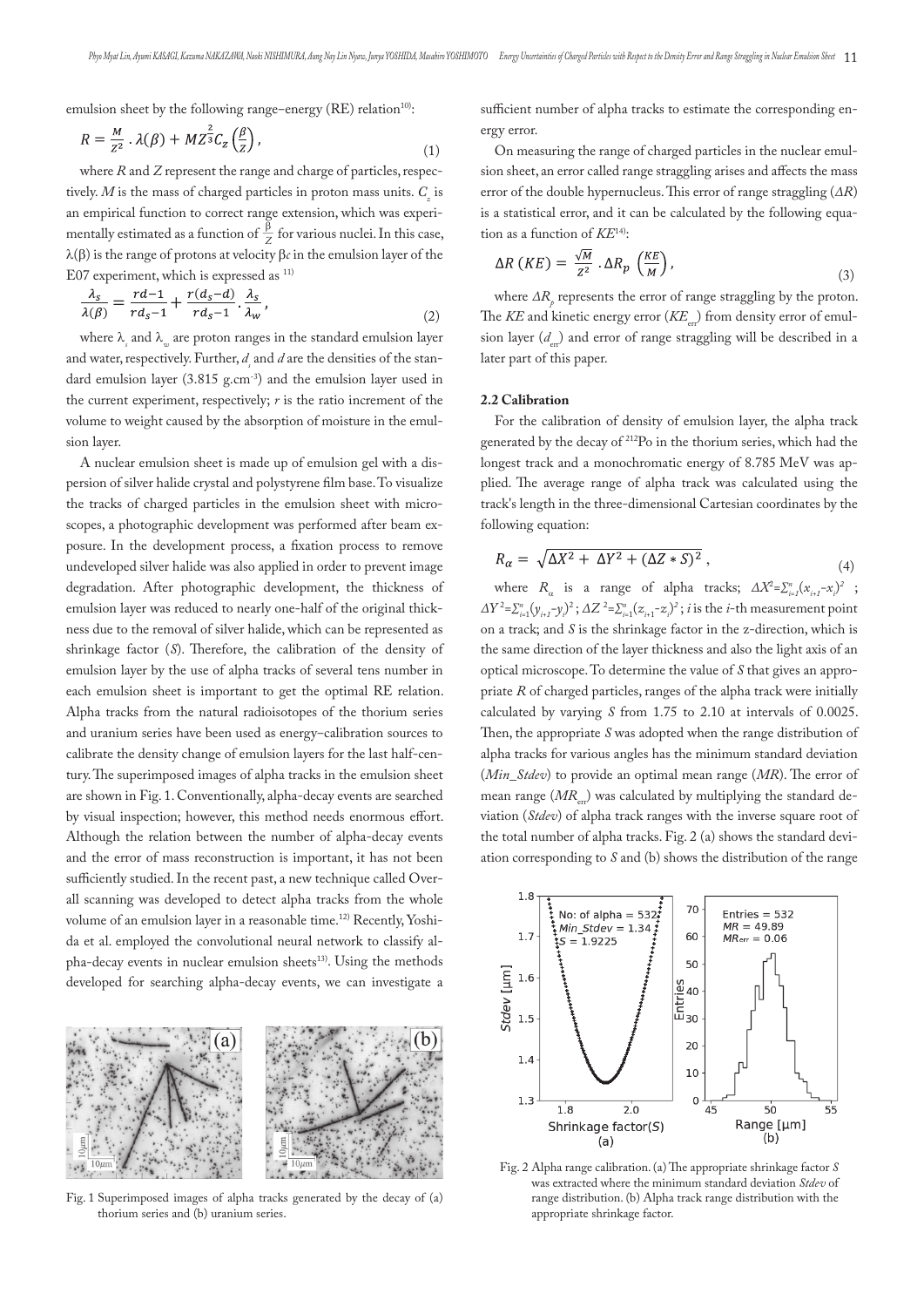using the determined value of *S*.

## **3. Analysis**

## **3.1 Determination of ranges**

To determine a sufficient number of alpha tracks for the calibration, alpha-decay events from three emulsion sheets, namely, PL #02, #03, and #04 from Module #030 of the E07 experiment, were used. Around 500 alpha-decay events from each emulsion sheet were considered. Thus, we obtained *S* as 1.9650, 1.9225, and 1.7875 for PL  $\#02$ ,  $\#03$ , and  $\#04$ , respectively. Then,  $MR \pm MR$  for PL #02, #03, and #04 were 49.95 ± 0.05, 49.89 ± 0.06, and 49.55 ± 0.05 μm, respectively. To confirm the consistency of the range distributions for three emulsion sheets, we applied the chi-square test for normal distributions, as shown in Fig. 3. The calculated chi-square values of the alpha track range distribution for PL #02, #03, and #04 were 27.37, 21.27, and 26.29, respectively, with a degree of freedom (DOF) of 29. All the p-values for the three emulsion sheets are



Fig. 3 Alpha range distributions for PL #02, #03, and #04. All alpha tracks are in the range of  $46-54 \mu m$ . The fitting distribution function represented with a solid line is Gaussian.

Table 1 Calculated densities of emulsion layer from three areas labeled  $A_C$ ,  $A_{LU}$ , and  $A_{LD}$  of PL #05 from the Module #030 of J-PARC E07 experiment.

| Area $\lceil$ cm <sup>2</sup> $\rceil$ |     |       | Number of $\begin{vmatrix} d \text{ [g-cm}^{-3} \end{vmatrix}$ $d_{\text{err}}$ [g·cm <sup>-3</sup> ] |  |  |
|----------------------------------------|-----|-------|-------------------------------------------------------------------------------------------------------|--|--|
| $A_C$ (5cm*10cm)                       | 150 | 3.558 | 0.012                                                                                                 |  |  |
| $AIII$ (5cm*10cm)                      | 150 | 3.565 | 0.013                                                                                                 |  |  |
| $ALD$ (5cm*10cm)                       | 150 | 3.562 | 0.013                                                                                                 |  |  |

greater than the  $0.05$  level of significance ( $p = 0.552$ ,  $0.849$ , and 0.610 for PL #02, #03, and #04, respectively). Therefore, the range distribution is sufficiently approximated by the normal distribution. This result indicates that the ranges of alpha tracks in the three emulsion sheets are consistent.

#### **3.2 Measurement of density of emulsion layer**

Before determining the sufficient number of energy-calibration sources, the uniformity of density of emulsion layer in one sheet was checked by using alpha tracks from three areas; near the center  $(A<sub>c</sub>)$ , left up corner  $(A_{\text{UL}})$ , and left down corner  $(A_{\text{LD}})$  of PL #05 from Module #030 of the E07 experiment. The number of alpha tracks from areas  $A_C$ ,  $A_{L1}$ , and  $A_{LD}$  were 213, 209, and 259, respectively. To check the density uniformity in one sheet, the densities and density errors of emulsion layer for each area were calculated by using 150 alpha tracks that are randomly selected from each area as listed in Table 1. Therefore, the densities of emulsion layer in one emulsion sheet are uniform within  $1\sigma$  of the measurement error.

#### **3.3 Optimum count number of alpha tracks**

To determine the sufficient number of alpha tracks, firstly, the ranges of alpha tracks were calculated using randomly selected number of alpha tracks from each emulsion sheet (PL #02, #03, and #04). These alpha tracks were categorized into six groups of 10, 50, 100, 150, 200, and 250 tracks (i.e., groups classified with total track number to G-10, G-50, G-100, G-150, G-200, and G-250, respectively). Then, densities and density errors of emulsion layer for each group are calculated with the obtained mean range of alpha tracks. As shown in Table 2, *d* for the six groups vary from 3.574 to 3.643 g・cm-3 and they are uniform within 3σ in three sheets. The average of  $d_{\text{err}}$  decreased with an increase in the count number from G-10 to G-100, and it seemed to be saturated from G-150 to G-250. Therefore, it may be sufficient to take at least 150 alpha tracks for calibration.

#### **3.4 Error calculation**

Relationships between *KE* and *KE*<sub>err</sub> of charged particles were analyzed and number of alpha tracks to be counted were examined from the calculated *d* and  $d_{\text{err}}$  values. Since the range distributions for three emulsion sheets were normally distributed and the obtained densities of emulsion layer were uniformed within 3σ, we took an approximate value ( $d_0$ ) as 3.6 g·cm<sup>-3</sup> for the *KE* and *KE*<sub>err</sub> calculations from averages for six groups in Table 2. The average of

Table 2 The *d* and *d* for the groups with a different number of alpha tracks taken from three emulsion sheets. The unit is  $g \cdot cm^{-3}$ .

| Number of<br>alpha tracks    | 10 |               | 50             |                  | 100 |                                                                                                       | 150            |                  | 200 |                  | 250 |               |
|------------------------------|----|---------------|----------------|------------------|-----|-------------------------------------------------------------------------------------------------------|----------------|------------------|-----|------------------|-----|---------------|
| Density and<br>Density error | d  | $d_{\rm err}$ | $\overline{d}$ | $d_{\text{err}}$ | d   | $d_{\text{err}}$                                                                                      | $\overline{d}$ | $d_{\text{err}}$ | d   | $d_{\text{err}}$ | d   | $d_{\rm err}$ |
| PL #02                       |    |               |                |                  |     | 3.617 0.0473 3.589 0.0217 3.596 0.0142 3.596 0.0113 3.575 0.0100 3.595 0.0091                         |                |                  |     |                  |     |               |
| PL #03                       |    |               |                |                  |     | $3.574$   0.0474   3.609   0.0215   3.589   0.0157   3.579   0.0120   3.604   0.0113   3.586   0.0093 |                |                  |     |                  |     |               |
| PL#04                        |    |               |                |                  |     | 3.613 0.0520 3.643 0.0177 3.624 0.0130 3.626 0.0096 3.619 0.0085 3.607 0.0077                         |                |                  |     |                  |     |               |
| Average                      |    |               |                |                  |     | 3.601 0.0489 3.613 0.0203 3.603 0.0143 3.600 0.0110 3.600 0.0099 3.596 0.0087                         |                |                  |     |                  |     |               |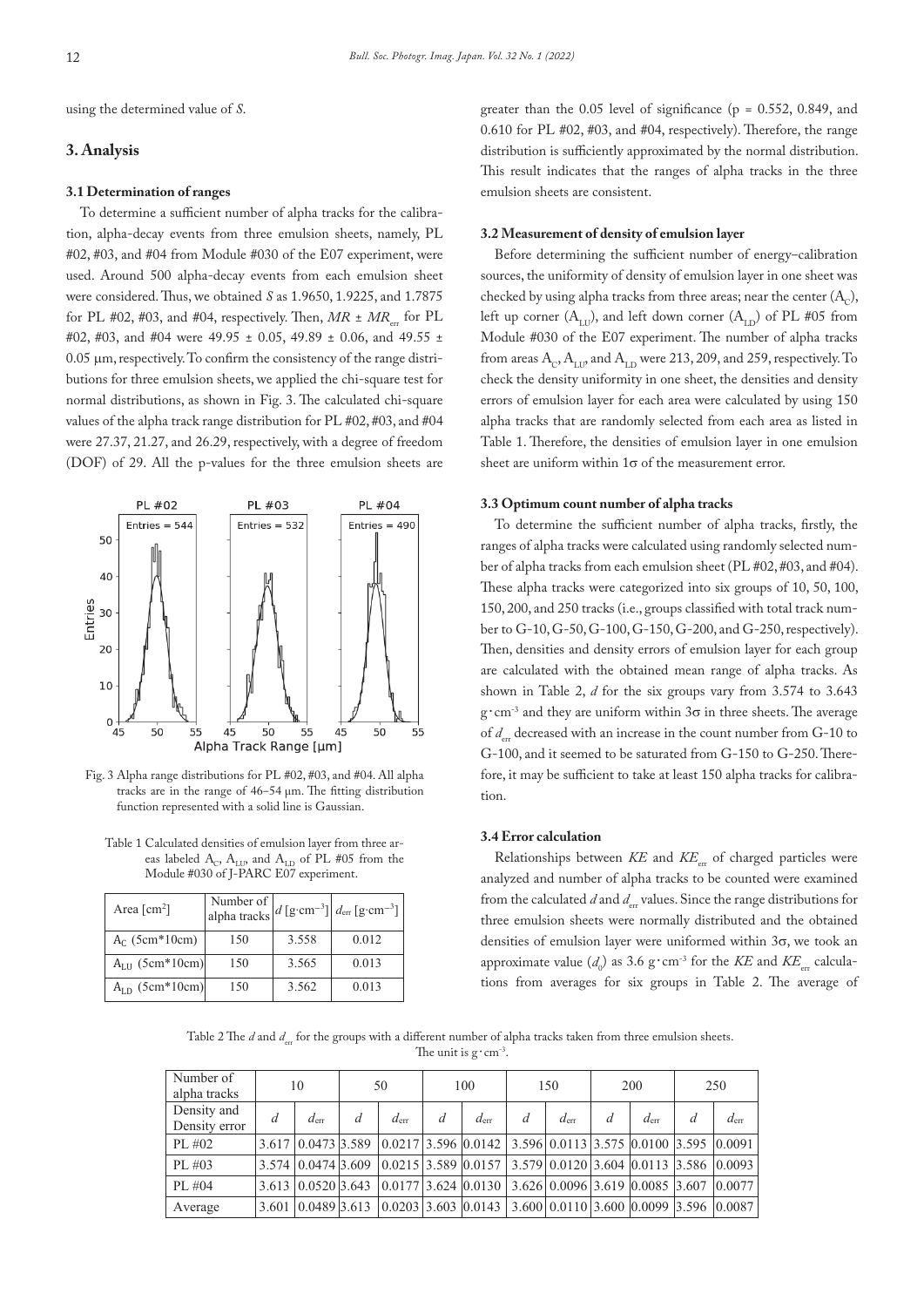

Fig. 4 Relationships between kinetic energy (*KE*) and kinetic energy error (*KE<sub>err</sub>*) of the particles for six groups (G-10, G-50, G-100, G-150, G-200, and G-250). (a) For the proton and (b) for three kinds of particles; proton, 4 He, and 7 Li.



Fig. 5 Comparison of  $KE_{er}$  value for each  $KE$  obtained from (a)  $\Delta R$ and (b)  $d_{\text{err\_avg}}$  for proton, <sup>4</sup>He, <sup>7</sup>Li, <sup>9</sup>Be, and <sup>11</sup>B.

 $d_{\text{err}}(d_{\text{err}}$ <sub>err</sub> $(\text{arc})$  was taken from the same number of groups for each emulsion sheet.

The range of proton was calculated by setting  $d_0$  for the region where *KE* values were varied from 0 to 100 MeV at an interval of 10 MeV. Then,  $\textit{KE}_{\rm err}$  for three charged particles (proton, alpha (<sup>4</sup>He), and lithium (<sup>7</sup>Li)) were calculated using obtained range,  $d_0$ , and  $d_{\text{err} \text{ avv}}$  of each group. Relationships between *KE* and *KE*<sub>err</sub> for proton in each group are shown in Fig.  $4(a)$ . The gaps of  $KE_{er}$  in the groups G-10, G-50, G-100, and G-150 to the group of G-150, G-200, and G-250 are large. As shown in Fig. 4(b), tendencies of  $KE_{cr}$  gap for 4 He and 7 Li are similar to those for the proton, although there were small differences in *KE* among the referred particles. According to these results, we decided that utilizing at least 150 alpha tracks for the calibration was sufficient.

Although Table 2 indicates that the densities of emulsion layer varied from 3.574 to 3.643 g·cm<sup>-3</sup>, we set  $d_0$  as 3.6 g·cm<sup>-3</sup> for the calibration. Therefore, we calculated the *KE*<sub>err</sub> variation by changing  $d_0$  with  $\pm$  0.1 g·cm<sup>-3</sup>, where the density error of emulsion layer was set to be  $d_{\text{err}-\text{avg}}$ . As a result, the maximum ratio of the difference to  $KE<sub>err</sub>$  was  $\pm$  2.35% (0.004 MeV) for the proton of 100 MeV. The heavier particles have smaller ratios than that of proton. The deviation generated by changing  $d_0$  with  $\pm$  0.1 g·cm<sup>-3</sup> was sufficiently small to be ignored.

the *KE*<sub>err</sub> obtained from *∆R* was also calculated. To compare the *KE*<sub>err</sub> values obtained from the density error of emulsion layer and *∆R*, *KE* was varied from 0.5 to 100 MeV at intervals of 0.25 MeV. We used  $d_{err}$  of G-150 for the calculation of  $KE_{err}$ . Fig. 5 shows that the  $KE_{\text{err}}$  from  $\Delta R$  is one order of magnitude larger than that from  $d_{\text{err\_avg}}$  for five particles, namely, the proton, <sup>4</sup>He, <sup>7</sup>Li, <sup>9</sup>Be, and 11B.

## **4. Conclusion**

We decided that it was sufficient to use 150 alpha tracks for density calibration because there were small  $KE_{er}$  gaps among G-150, G-200, and G-250. We also checked that the *KE*err from *∆R* is one order larger than that from  $d_{\text{err\_avg}}$ . Recently, 33 events of double hypernuclei were detected from the first analysis of the E07 experiment, and only six events have been analyzed and published. This study intends to provide a further analysis scheme of the double hypernuclei that may be detected in the E07 experiment in the future as well as the remaining events to obtain a reasonable energy error from the density error of emulsion layer.

## **Acknowledgements**

The authors would like to thank the members of the J-PARC accelerator and the Hadron experimental facility for their experimental support for the E07 experiment. We would also like to express our gratitude to the members of the Kamioka Observatory, ICRR, for maintaining our emulsion sheets in the Kamioka mine to prevent cosmic rays. This work was supported by Japan Society for the Promotion of Science (JSPS) KAKENHI grant numbers 23224006, JP16H02180, and JP20H00155, and Ministry of Education, Culture, Sport, Science and Technology (MEXT) KAKENHI grant numbers 15001001 (Priority Area), 24105002, JP18H05403 and JP19H05417 (Innovative Area 2404).

# **References**

As *∆R* is a statistical error in the analysis of double hypernuclei,

1) M. Denysz, K. Garbowska, J. Pniewski, J. Zakrzewski, Nucl. Phys., **49**,